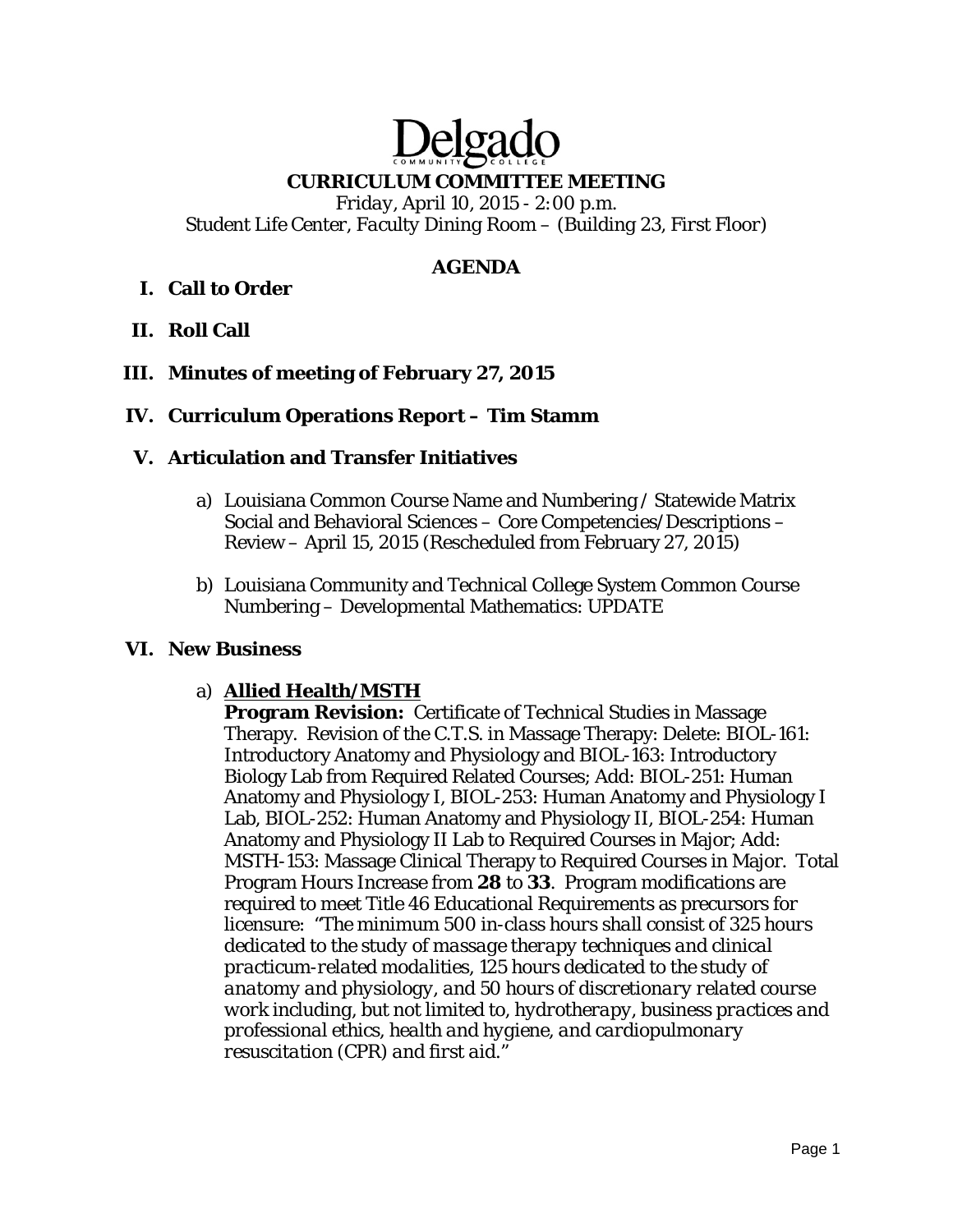## b) **Science & Mathematics/BTEC**

**New Course:** BTEC-130: Introduction to Biotechnology (2-0-2 / 30). Creation of a new course, BTEC-130: Introduction to Biotechnology, designed to introduce students to the Biotechnology field. Course description: "Introduction to the field of biotechnology. Topics include recombinant DNA, production of biological molecules, plant and animal technology, and current events. Students will also review employment and careers in the biotechnology industries."

## c) **Science & Mathematics/BTEC**

**New Course:** BTEC-132: Biotechnology Laboratory Techniques (0-6-2 / 90). Creation of a new course, BTEC-132: Biotechnology Laboratory Techniques, designed to introduce students to Biotechnology. Course description: "Background principles for the experimental concepts and fundamental laboratory skills associated with research, development, and production."

## d) **Science & Mathematics/CTEC**

**New Course:** CTEC-130: Introduction to Chemical Technology (2-0-2 / 15). Creation of a new course, CTEC-130: Introduction to Chemical Technology, designed to provide students with an orientation to career opportunities and occupational skills required of the chemical technician. Course description: "Introduces the opportunities available in the chemical field and provides basic laboratory skills. Topics include chemical calculations, report writing, information searches, and chemical laboratory safety. A brief overall view of the chemical industry is presented. Field trips may be taken."

# e) **Science & Mathematics/CTEC**

**New Course:** CTEC-132: Chemistry Laboratory Techniques (0-6-2 / 90). Creation of a new course, CTEC-132: Chemistry Laboratory Techniques, designed to course introduce students to the basic skills that are needed to work in a chemical science laboratory setting. Course description: "Background principles for the experimental concepts and fundamental laboratory skills associated with biological and chemical technology."

# f) **Science & Mathematics/SCIE**

**New Course:** SCIE-299: Internship (0-14-3 / 210). Creation of a new course, SCIE-299: Internship, designed as a capstone experience for the Associate of Applied Science degree program in Science Laboratory Technology. Course description: "Required internship experience in the Science Laboratory Technology program. Provides students with the opportunity to apply laboratory skills and classroom knowledge in a practical/real-world setting with the guidance of a faculty advisor."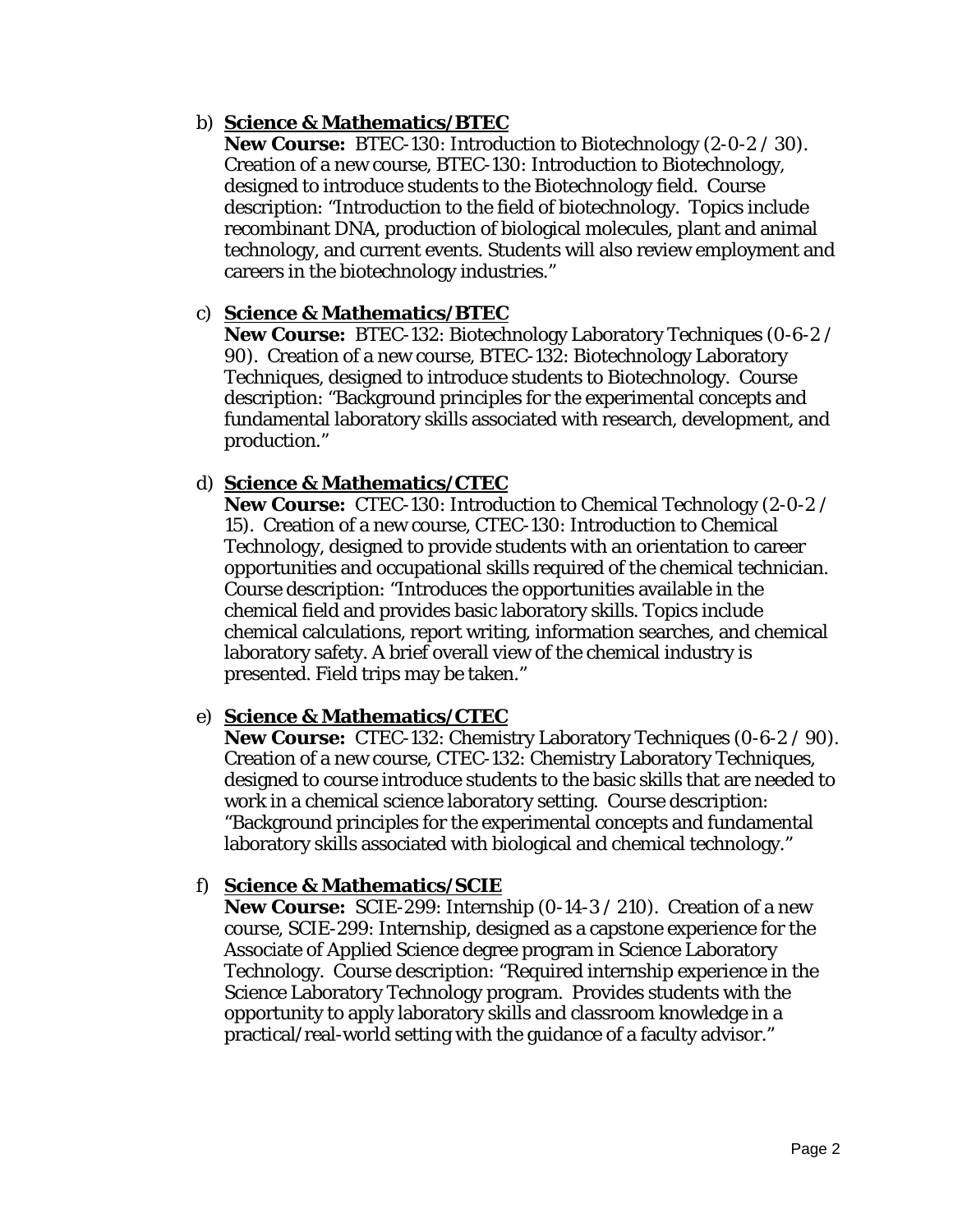## g) **Science & Mathematics/BIOL**

**New Course:** BIOL-265: Cell Biology (3-0-3 / 45). Creation of a new course, BIOL-265: Cell Biology, designed to provide an overview of the fundamentals of cellular structure and function. Louisiana Common Course Name/Number: CBIO-2133. Course description: "Structure and function of cells, and molecules essential for cellular processes."

## h) **Science & Mathematics/BIOL**

**New Course:** BIOL-266: Cell Biology Lab (0-3-1 / 45). Creation of a new course, BIOL-266: Cell Biology Lab, designed to introduce students to the essential techniques that are required for cellular cultivation and care in a laboratory setting. Louisiana Common Course Name/Number: CBIO-2131. Course description: "Laboratory designed to supplement Cell Biology."

## i) **Science & Mathematics/CHEM**

**New Course:** CHEM-201: Introduction to Organic and Biochemistry (3- 03 / 45). Creation of a new course, CHEM-201: Introduction to Organic and Biochemistry, designed to provide the student with an overview of the science of organic chemistry: the nomenclature, physical and chemical properties and the mechanism of reactions and the role of the functional groups in various biological molecules. Course description: "Structures, preparations, and reactions of organic compounds. Concepts, such as stereochemistry are developed to demonstrate the correlation of structure with chemical reactivity. Covers the structure and function of various biomolecules, as carbohydrates, lipids, proteins and nucleic acids and their roles in metabolism."

# j) **Science & Mathematics/CHEM**

**New Course:** CHEM-203: Introduction to Organic and Biochemistry Laboratory (0-3-1 / 45). Creation of a new course, CHEM-203: Introduction to Organic and Biochemistry Laboratory, designed to reinforce the material taught in CHEM 201. Experiments are tailored to foster a deeper understanding of the science of organic chemistry: the nomenclature, physical and chemical properties and the mechanism of reactions and the role of the functional groups in various biological molecules. Course description: "Laboratory course to accompany CHEM 201. Laboratory experiments cover the study of the structures, preparations, and reactions of organic compounds."

# k) **Science & Mathematics/BTEC**

**New Course:** BTEC-274: Introduction to Nucleic Acids (2-3-3 / 75). Creation of a new course, BTEC-274: Introduction to Nucleic Acids, designed to assist in the development of practical skills, competencies, and knowledge in experimental techniques common to many biological sciences. Course description: "Deoxyribonucleic Acid (DNA) extraction, DNA purification, Polymerase Chain Reactions, Gel Electrophoresis, DNA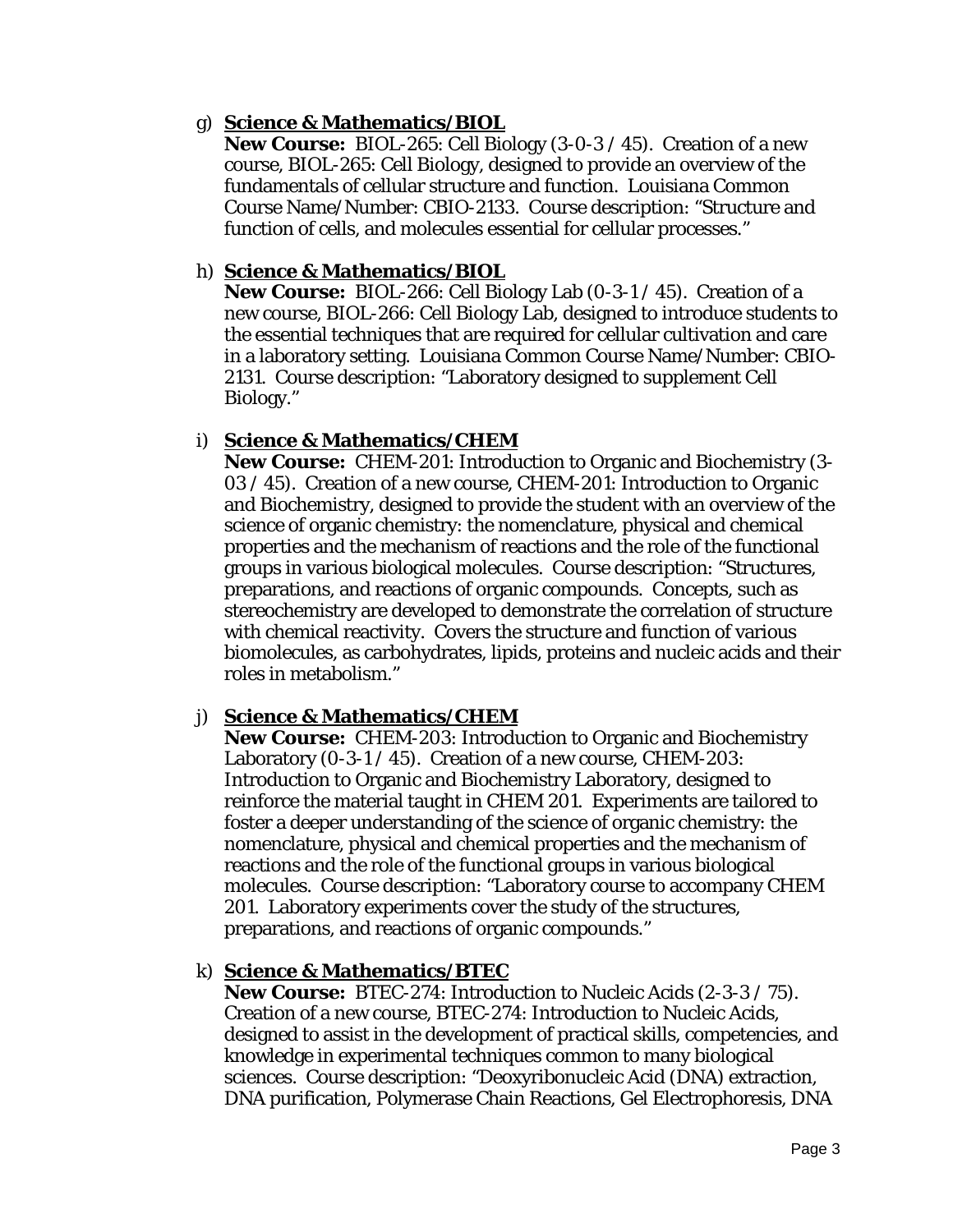quantitation, plasmid construction and topics involving DNA use in modern research settings. Intended for students who are enrolled Biotechnology concentration of the Science Laboratory Technology degree program."

#### l) **Science & Mathematics/BTEC**

**New Course:** BTEC-275: Introduction to Protein Expression and Analysis (2-3-3 / 75). Creation of a new course, BTEC-275: Introduction to Protein Expression and Analysis, designed to introduce the essential techniques used in many biological laboratories for studying proteins. Course description: "Introduction to common techniques used for studying the expression and analysis of proteins and builds on the basic techniques for quantitation of protein concentration in solution. Studies include quantitation of single proteins, Electrophoretic techniques for estimating protein molecular weight and estimation of protein activity using basic Michaelis-Menten enzyme kinetics. Intended for students admitted to the Science Laboratory Technology degree program."

#### m) **Science & Mathematics/BTEC**

**New Course:** BTEC-280: Microscopy Techniques (0-9-3 / 135). Creation of a new course, BTEC-280: Microscopy Techniques, designed to introduce and reinforce skill sets necessary to prepare, identify, analyze, and manipulate sample materials and subject them to various microscopic evaluations. Course description: "Laboratory course covering the various microscopy techniques used in the biotechnology fields. Material preparation, instrument specific techniques and general presentation of the component function of the various types of microscopes. Intended for students in the Biotechnology concentration of the Science Laboratory Technology degree program."

#### n) **Science & Mathematics/BTEC**

**New Course:** BTEC-282: Introduction to Molecular and Genetic Biology (0-9-3 / 135). Creation of a new course, BTEC-282: Introduction to Molecular and Genetic Biology, designed to promote functional understanding of classical and molecular genetic concepts, and of fundamental molecular genetic laboratory techniques. Course description: "Intermediate level laboratory study of basic molecular processes and genetic phenomena in eukaryotes and prokaryotes. Genomics-centered approach and covers many of the latest methodologies used in genomics analysis. Topics to be covered include molecular aspects of structure and function, replication, transcription and translation, as well as synthesis and repair of nucleic acids; protein synthesis. Intended for students in the Biotechnology concentration of the Science Laboratory Technology degree program."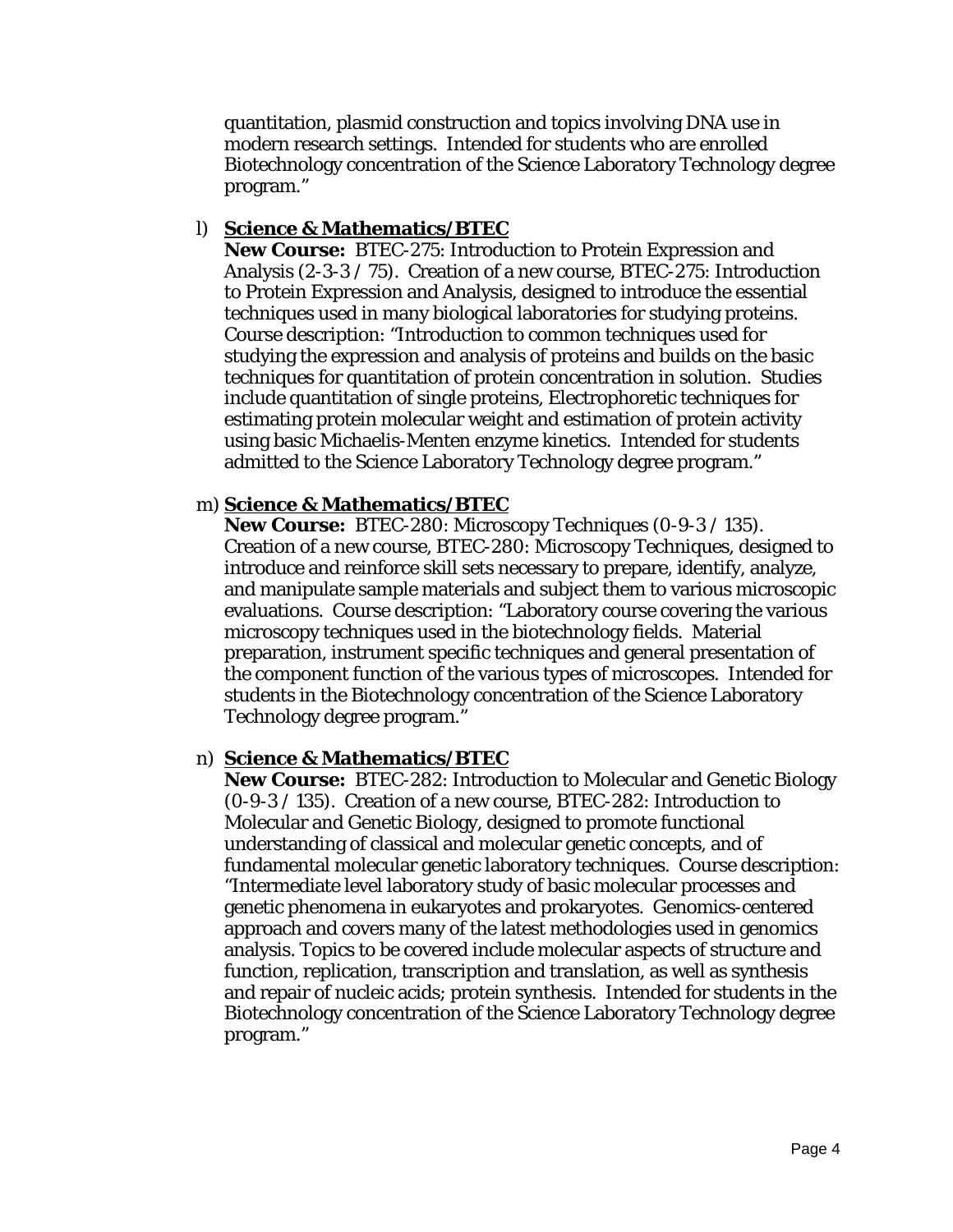## o) **Science & Mathematics/BTEC**

**New Course:** BTEC-284: Biomolecules (0-9-3 / 135). Creation of a new course, BTEC-284: Biomolecules, designed to provide an overview of several of the most common techniques for isolation and quantitation of biomolecules and biologically active compounds. Course description: "Introduces common techniques used for studying isolating and identifying biomolecules and biologically active compounds. Focuses on multiple sample destructive and sample non-destructive techniques for the quantitation of various biomolecules and biologically active compounds and purification of biomolecules and biologically active compounds. Intended for students in the Biotechnology concentration of the Science Laboratory Technology degree program."

## p) **Science & Mathematics/BTEC**

**New Course:** BTEC-285: Bioinformatics and Bioethics (3-0-3 / 45). Creation of a new course, BTEC-285: Bioinformatics and Bioethics, designed to introduce bioinformatics tools and analysis methods. Course description: "Two distinct disciplines of Bioinformatics and Bioethics. Introduction to the high powered statistical field of bioinformatics occurs in the first half of the semester, while the second half consists of a survey of some of the ethical issues facing scientists today. This class is intended for students in the Biotechnology concentration of the Science Laboratory Technology degree program."

## q) **Science & Mathematics/BTEC**

**New Course:** BTEC-286: Cell Culture Techniques Laboratory (0-9-3 / 135). Creation of a new course, BTEC-286: Cell Culture Techniques Laboratory, designed to introduce essential techniques required for sorting and staining eukaryotic cells. Course description: "Advanced course in a cell culture. Introduces techniques such stem cell culturing, transfection, cellular cloning, and biomarker identification. Students expand upon techniques mastered in BIOL-266. This class is intended for students in the Biotechnology concentration of the Science Laboratory Technology degree program."

## r) **Science & Mathematics/CTEC**

**New Course:** CTEC-261: Instrumental Analysis (0-6-2 / 90). Creation of a new course, CHEM-261: Instrumental Analysis, designed to provide an overview of classical methods of chemical analysis to those dealing with instrumental methods. Course description: "Introduction to the principles and methods of analysis of industrial materials using appropriate instrumentation. Topics include theory and criterial for choosing instrumentation, sample preparation, chemical separations, spectrophotometry, and chromatography techniques."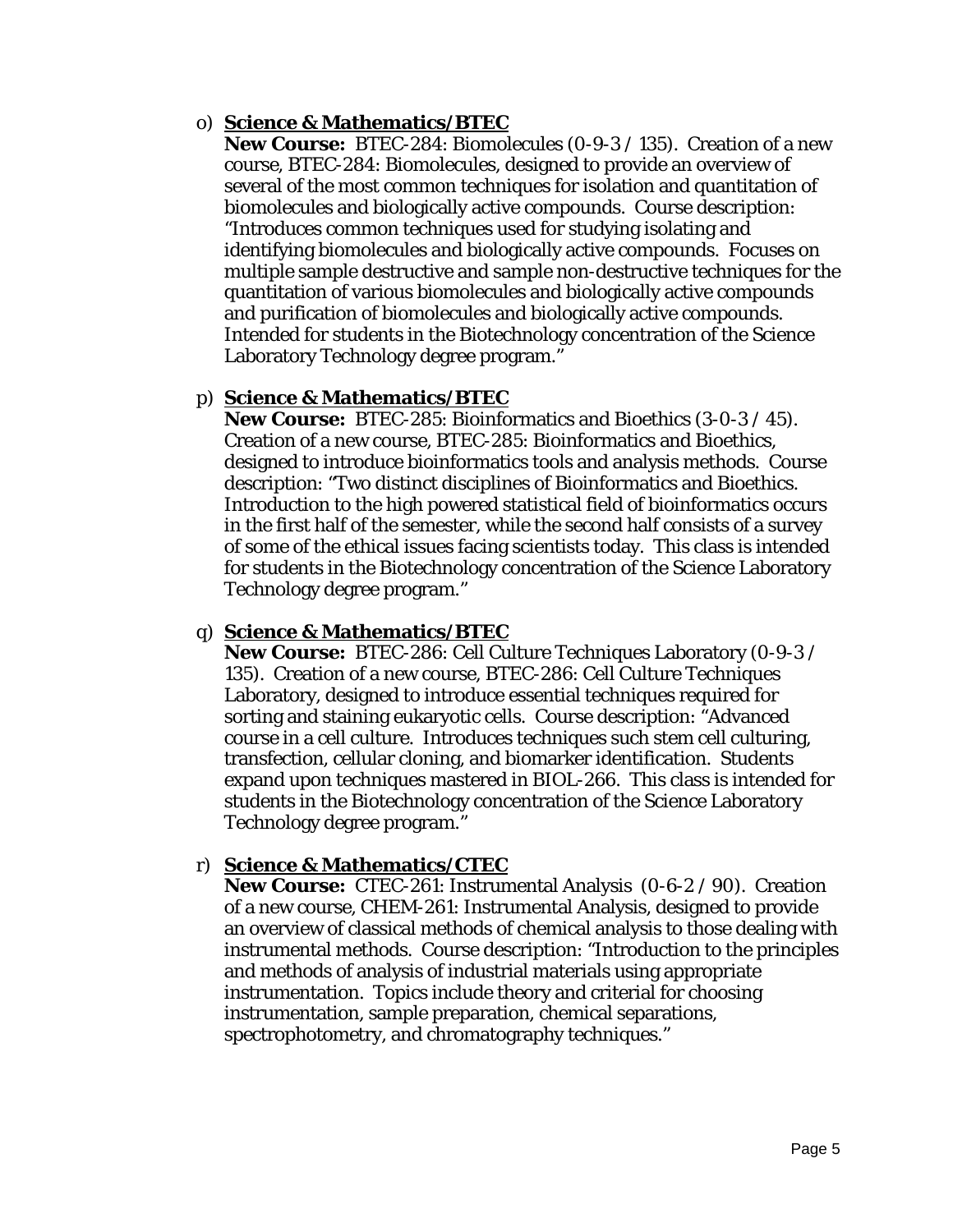## s) **Science & Mathematics/CTEC**

**New Course:** CTEC-271: Applied Instrumental Analysis I (1-6-3 / 105). Creation of a new course, CTEC-271: Applied Instrumental Analysis I, designed to imitate the real-world laboratory experience where the students are presented with a question and then are charged with the task of answering the question using a team-based approach. Course description: "Applied laboratory with a lecture component where the students are instructed on how to design and conduct experiments that require multiple basic techniques in instrumental analysis to answer industry-related questions. Students participate in a series of projects where they are involved in all phases of the experimental process from design and execution to data collection and analysis. In addition to submitting written reports on each project completed, students present an oral presentation of their results."

## t) **Science & Mathematics/CTEC**

**New Course:** CTEC-272: Applied Instrumental Analysis II (1-6-3 / 105). Creation of a new course, CTEC-272: Applied Instrumental Analysis II, designed to imitate the real-world laboratory experience where the students are presented with a question and then are charged with the task of answering the question using a team-based approach. Course description: "Applied laboratory with a lecture component where the students are instructed on how to design and conduct experiments that require multiple techniques in instrumental analysis to answer industryrelated questions. Students participate in a series of projects where they are involved in all phases of the experimental process from design and execution to data collection and analysis. In addition to submitting written reports on each project completed, students present an oral presentation of their results."

## u) **Science & Mathematics/CTEC**

**New Course:** CTEC-273: Applied Instrumental Analysis III (1-6-3 / 105). Creation of a new course, CTEC-273: Applied Instrumental Analysis III, designed to imitate the real-world laboratory experience where the students are presented with a question and then are charged with the task of answering the question using a team-based approach. Course description: "Applied laboratory with a lecture component where the students are instructed on how to design and conduct experiments that require multiple techniques in instrumental analysis to answer industryrelated questions. Students participate in a series of projects where they are involved in all phases of the experimental process from design and execution to data collection and analysis. In addition to submitting written reports on each project completed, students present an oral presentation of their results."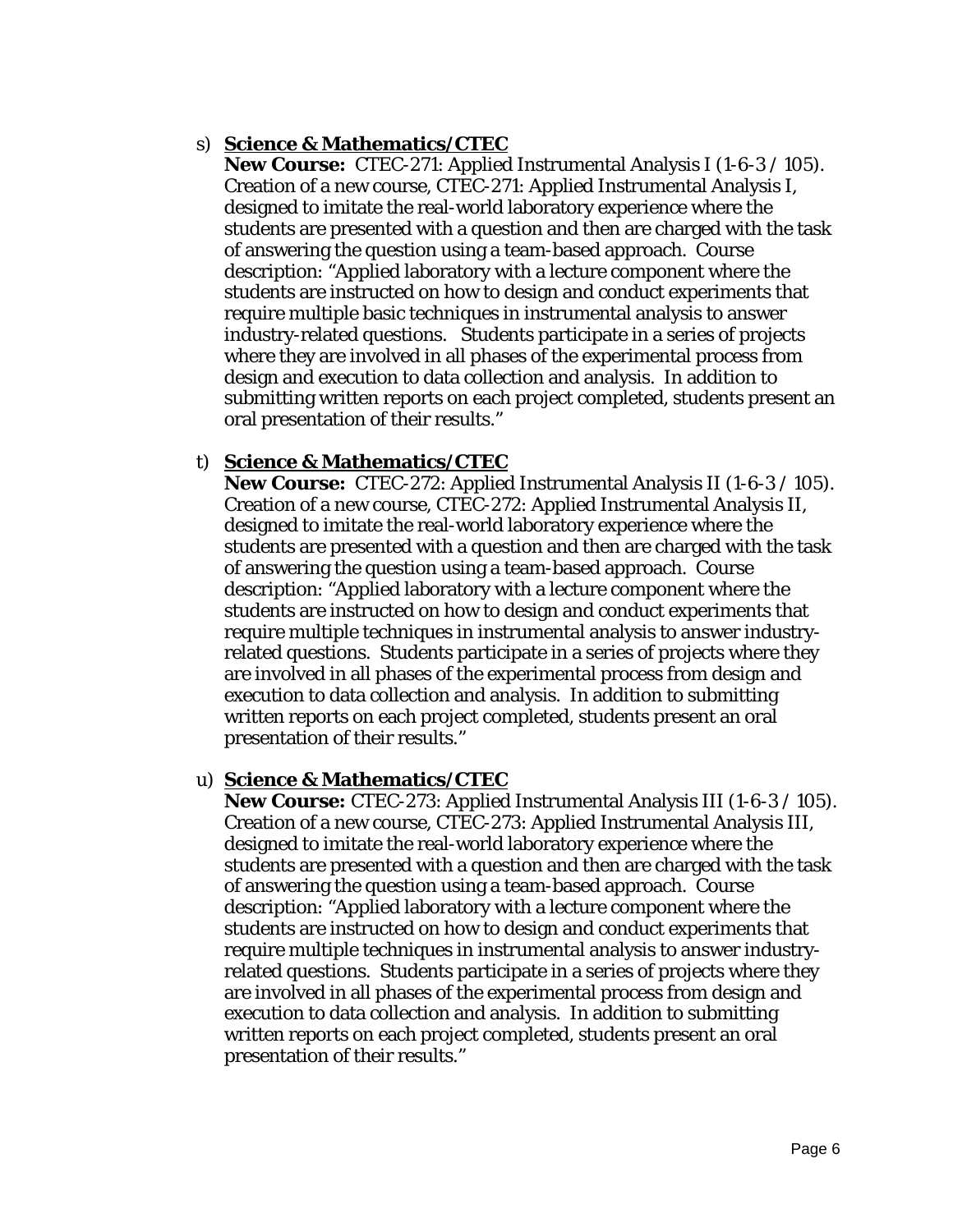## v) **Science & Mathematics/CTEC**

**New Course:** CTEC-274: Applied Instrumentation Analysis IV (1-6-3 / 105). Creation of a new course, CTEC-274: Applied Instrumentation Analysis IV, designed to imitate the real-world laboratory experience where the students are presented with a question and then are charged with the task of answering the question using a team-based approach... Course description: "Applied laboratory with a lecture component where the students are instructed on how to design and conduct experiments that require multiple techniques in instrumental analysis to answer industryrelated questions. Students participate in a series of projects where they are involved in all phases of the experimental process from design and execution to data collection and analysis. In addition to submitting written reports on each project completed, students present an oral presentation of their results."

## w) **Science & Mathematics/CTEC**

**New Course:** CTEC-281: Applied Organic Chemistry Lab (1-6-3 / 105). Creation of a new course, CTEC-281: Applied Organic Chemistry Lab, designed to imitate the real-world laboratory experience where the students are presented with a question and then are charged with the task of answering the question using a team-based approach. Course description: "Applied laboratory with a lecture component where the students are instructed on how to design and conduct experiments that require multiple techniques in instrumental analysis to answer industryrelated questions. Students participate in a series of projects where they are involved in all phases of the experimental process from design and execution to data collection and analysis. In addition to submitting written reports on each project completed, students present an oral presentation of their results."

## x) **Science & Mathematics/SLTC**

**Final Approval of Curriculum:** Associate of Applied Science in Science Laboratory Technology.

# y) **Allied Health/PHAR**

**Program Revision:** Certificate of Technical Studies in Pharmacy Technician. Revision of the C.T.S. in Pharmacy Technician. Add: PHAR-108: Pharmacy Ethics and Communication to "Prerequisites." Total program hours increase *from* **30** *to* **33**.

## z) **Allied Health/DMTP**

**Change of Course Title:** DMTP-110: DMA Resource Management. Change the title of DMTP-110: DMA Resource Management *from* DMTP-110: DMA Resource Management *to* DMTP-110: ANFP Resource Management. The accrediting agency has changed its title from Dietary Managers Association (DMA) to Association of Nutrition and Foodservice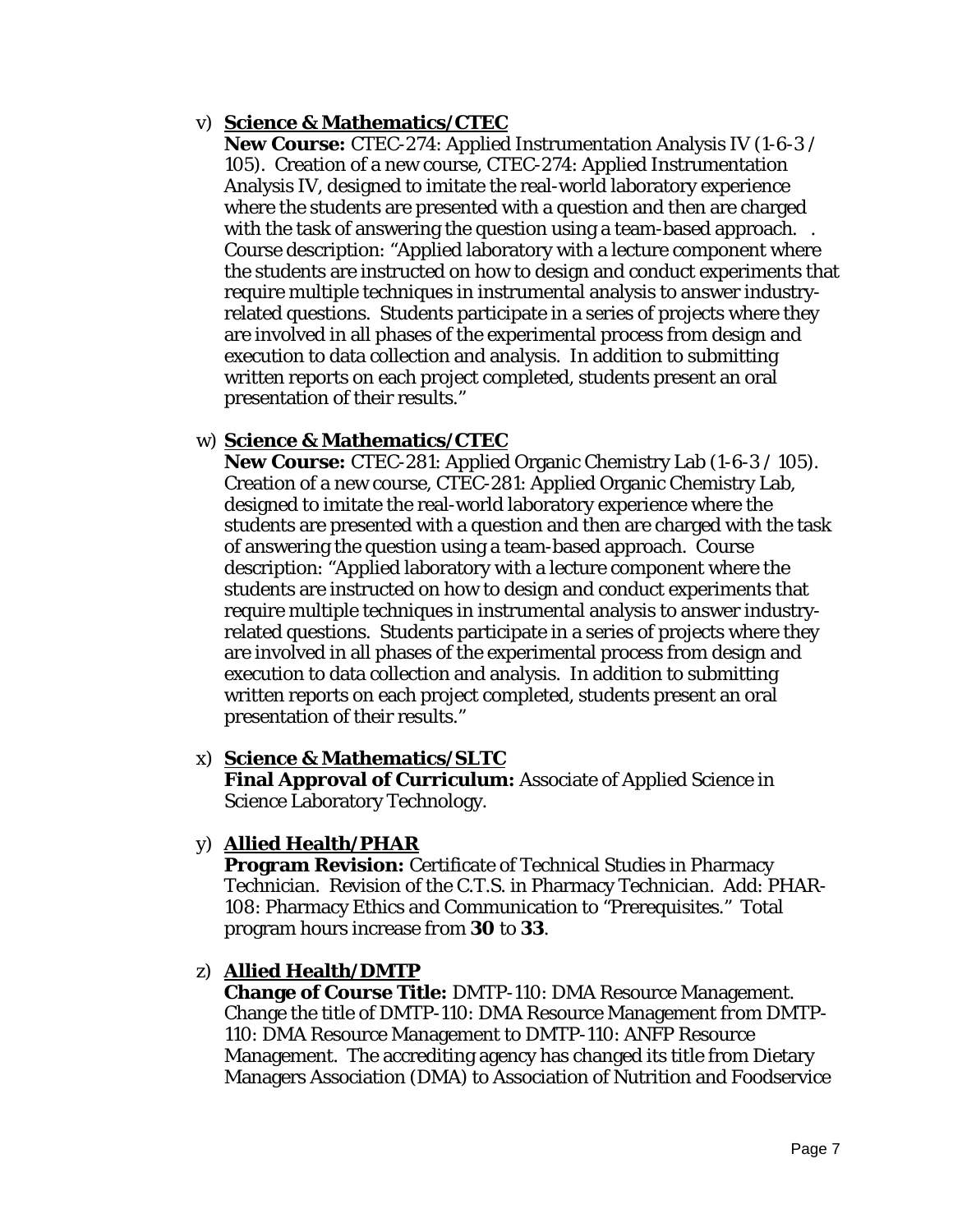Professionals (ANFP) and the change in course title is reflective of the association's name change.

## aa)**Allied Health/DMTP**

**Change of Course Description:** DMTP-110: ANFP Resource Management. Change the course description of DMTP-110: ANFP Resource Management to state: "Overview of the basic functions of human resource management including manpower planning, recruitment and selection, job analysis and design, performance management and appraisal, training and development, labor unions, time management, ANFP code of ethics, HIPPA, compensation and rewards." Current description: "Overview of the basic functions of human resource management including manpower planning, recruitment and selection, job analysis and design, performance management and appraisal, training and development, labor unions, time management, DMA code of ethics, HIPPA, compensation and rewards. This course combines both classroom and field experience."

## bb)**Allied Health/DMTP**

**Change of Course Title:** DMTP-115: DMA Food Service Operations. Change the title of DMTP-115: DMA Food Service Operations *from* DMTP-115: DMA Food Service Operations *to* DMTP-115: ANFP Food Service Operations. The accrediting agency has changed its title from Dietary Managers Association (DMA) to Association of Nutrition and Foodservice Professionals (ANFP) and the change in course title is reflective of the association's name change.

# cc) **Allied Health/DMTP**

**Change of Course Description:** DMTP-115: ANFP Food Service Operations. Change the course description of DMTP-115: ANFP Food Service Operations to state: "Foundation knowledge of foodservice management. Topics include delivery systems, menus, purchasing, receiving and storage, cooking procedures, equipment needs, safety, productivity, budgeting, cost effective procedures, and marketing." Current description: "Foundation knowledge of foodservice management in both classroom and field experience. Topics include delivery systems, menus, purchasing, receiving and storage, cooking procedures, equipment needs, safety, productivity, budgeting, cost effective procedures, and marketing."

# dd) **Allied Health/DMTP**

**Change of Course Title:** DMTP-125: DMA Field Experience. Change the title of DMTP-125: DMA Field Experience *from* DMTP-125: DMA Field Experience *to* DMTP-125: ANFP Field Experience. The accrediting agency has changed its title from Dietary Managers Association (DMA) to Association of Nutrition and Foodservice Professionals (ANFP) and the change in course title is reflective of the association's name change.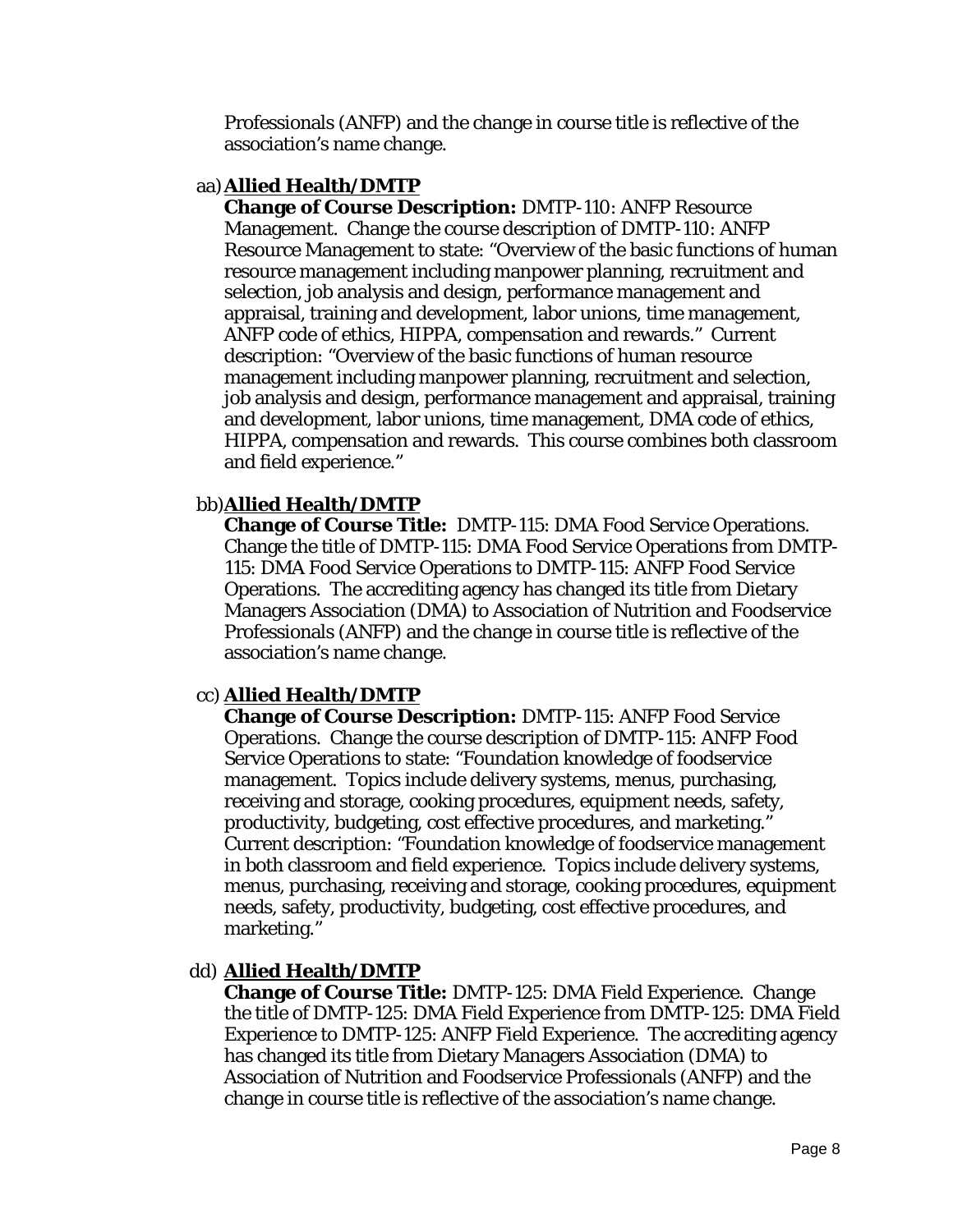## ee) **Nursing/NURS**

**Change of Course Prerequisite Requirements:** NURS-125: Nursing II. Change the prerequisite requirements of NURS-125: Nursing II. Remove NURS-129: Special Populations I and PSYC-127: Introduction to Psychology as prerequisite requirements as prerequisite courses that may be taken concurrently with NURS-129. Other existing prerequisite requirements remain the same.

## ff) **Nursing/NURS**

**Change of Course Prerequisite Requirements:** NURS-220: Nursing III. Change the prerequisite requirement of NURS-220: Nursing III: Remove NURS-223: Special Populations II as a prerequisite course that may be taken concurrently with NURS-220. Other existing prerequisite requirements remain the same.

# gg) **Nursing/NURS**

**Change in Course Lecture-Lab-Credit and Contact Hours:** NURS-235: Nursing IV. Change the lecture-lab-credit and contact hours for NURS-235: Nursing IV *from* 4-9-7 / 195 *to* 4-15-9 / 285. Adjustments to lecture and laboratory hours are necessary to provide increased opportunities for student learning and success.

## hh) **Nursing/NURS**

**Change in Course Lab-Credit and Contact Hours:** NURS-245: Clinical Practicum. Change the lab, credit, and contact hours for NURS-245: Nursing IV *from* 0-9-3 / 135 *to* 0-3-1 / 45. The adjusted laboratory, credit, and contact hours are reflective of student learning outcomes in the course.

# ii) **Nursing/NURS**

**New Course:** NURS-251: Special Populations III (1-0-1 / 15). Creation of a new course, NURS-251: Special Populations III, designed to provide opportunities for students to acquire the knowledge, skills, and attitudes in the care of geriatric patients.

# jj) **Nursing/NURS**

**Program Revision:** Associate of Science in Nursing. Revise the A.S. in Nursing: Delete: NURS-245: Practicum from Courses Required in Major; Add: NURS-251: Special Populations III to Courses Required in Major. (With adjusted courses, as approved above) Total Program Hours remain the same.

## kk) **Nursing/PRNU**

**Change of Program Description/Revision of Program Admission Requirements:** Technical Diploma in Practical Nursing. Revise the program description for the T.D. in Practical Nursing: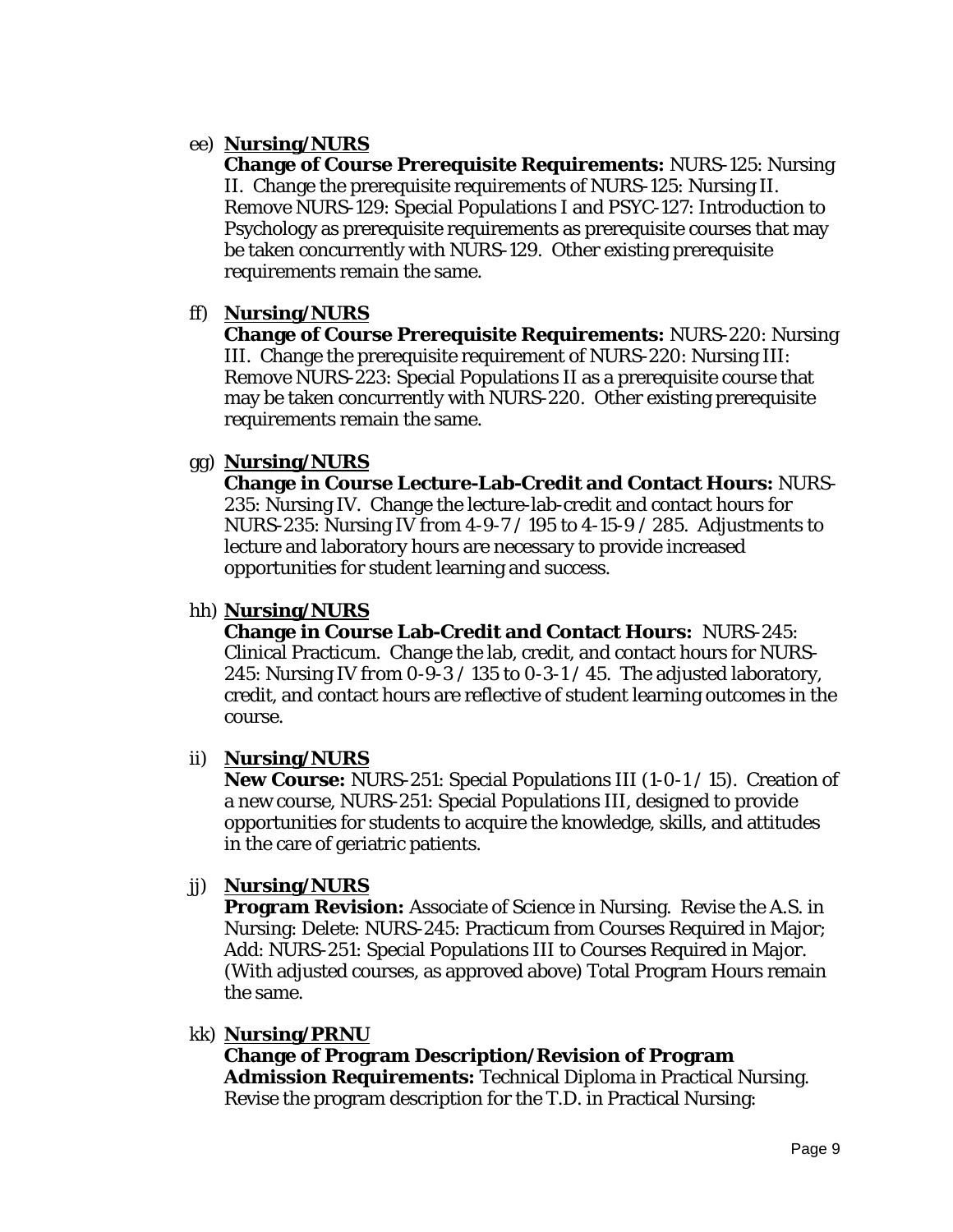**"**Minimum scores on the COMPASS, TABE, or ACT exam: COMPASS: Reading – 85; Language – 70; Pre-Algebra: 55 or Algebra 33. TABE: Reading – 12.0; Language – 12.0; Math – 12.0. ACT: Reading – 20; Language – 17; Math – 18. Add: Minimum Score on a pre-nursing admission examination." Modifications are promulgated by Louisiana State Board of Practical Nurse Examiners (LSBPNE) changes to the minimum entrance scores for Practical Nursing programs in Louisiana, and to more accurately assess student academic readiness prior to program entry. Current description: COMPASS: Reading – 82; Language – 60; Math – 44. TABE: Reading – 11.0; Language – 11.0; Math – 44. ACT: Reading  $-19$ ; Language  $-17$ ; Math  $-17$ .

## **VII. Consent Agenda**

## a) **Technical Division/CSST**

**Course deletion:** CSTT-101: Characteristics of Teaching Cosmetology. The Certificate of Technical Studies Program in Cosmetology Teacher Trainer was terminated in 2013, and the course is not used in any degree, certificate, or diploma program at the College.

## b) **Technical Division/CSTT**

**Course deletion:** CSTT-102: Planning Effective Cosmetology Instruction. The Certificate of Technical Studies Program in Cosmetology Teacher Trainer was terminated in 2013, and the course is not used in any degree, certificate, or diploma program at the College.

## c) **Technical Division/CSTT**

**Course deletion:** CSTT-103: Interactive Learning. The Certificate of Technical Studies Program in Cosmetology Teacher Trainer was terminated in 2013, and the course is not used in any degree, certificate, or diploma program at the College.

## d) **Technical Division/CSTT**

**Course deletion:** CSTT-104: Performance and Evaluation. The Certificate of Technical Studies Program in Cosmetology Teacher Trainer was terminated in 2013, and the course is not used in any degree, certificate, or diploma program at the College.

## e) **Technical Division/CSTT**

**Course deletion:** CSTT-105: Classroom Environment. The Certificate of Technical Studies Program in Cosmetology Teacher Trainer was terminated in 2013, and the course is not used in any degree, certificate, or diploma program at the College.

## f) **Technical Division/CSTT**

**Course deletion:** CSTT-106: Reflection and Vision. The Certificate of Technical Studies Program in Cosmetology Teacher Trainer was